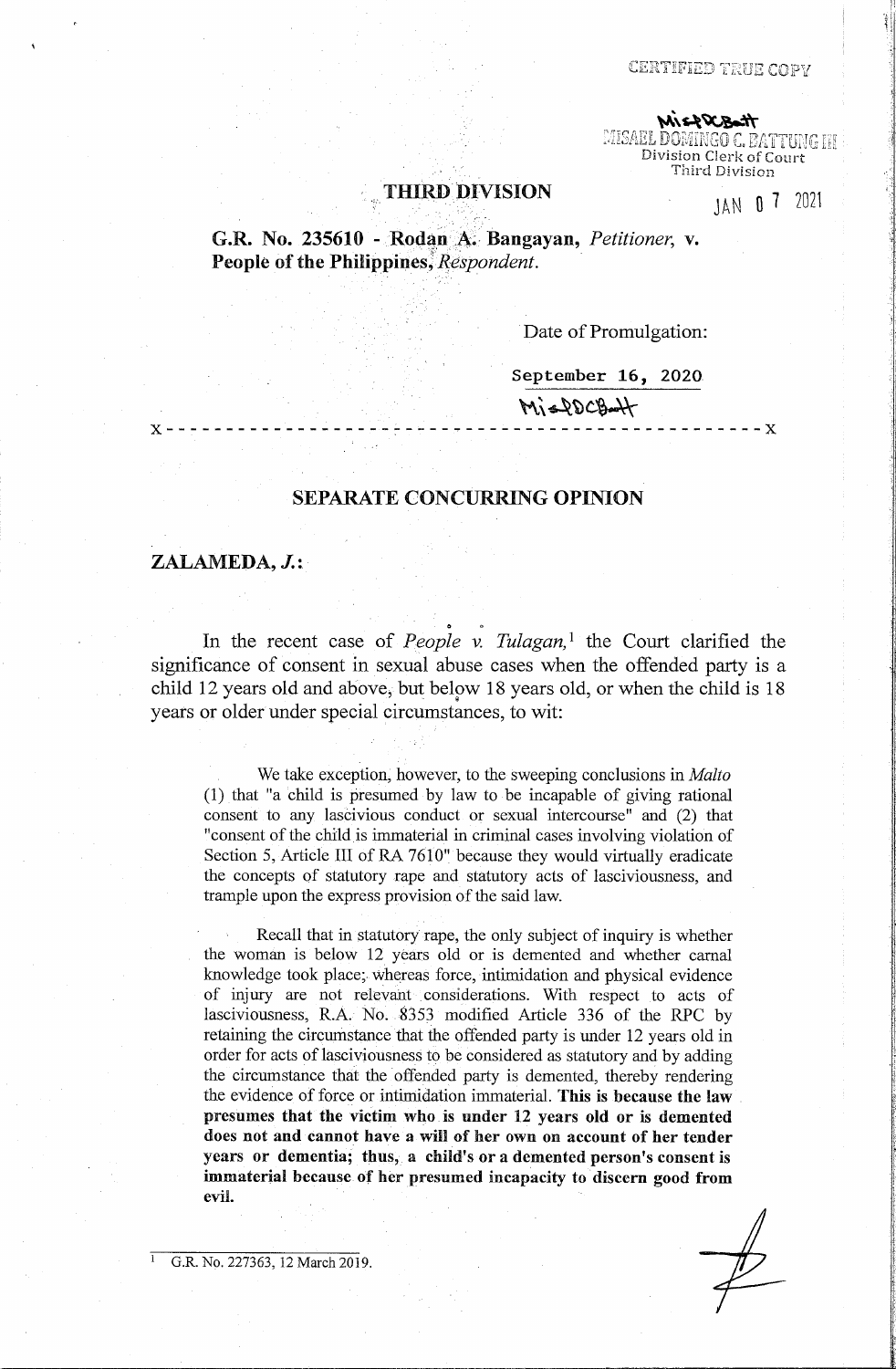## Separate Concurring Opinion 2 G.R. No. 235610

a.

However, considering the definition under Section 3 (a) of R.A. No. 7610 of the term "children" which refers to persons below eighteen (18) years of age or those over but are unable to fully take care of themselves or protect themselves from abuse, neglect, cruelty, exploitation or discrimination because of a physical or mental disability or condition, We find that the opinion in *Malta,* that a child is presumed by law to be incapable of giving rational consent, unduly extends the concept of statutory rape or acts of lasciviousness to those victims who are within the range of 12 to 17 years old, and even those 18 years old and above under special circumstances who are still considered as "children" under Section 3 (a) of R.A. No. 7610. **While** *Malto* **is correct that consent is immaterial** in **cases under R.A. No. 7610 where the offended party is below 12 years of age, We clarify that consent of the child is material and may even be a defense in criminal cases involving violation of Section 5, Article** III **of R.A. No. 7610 when the offended party is 12 years old or below 18, or above 18 under special circumstances. Such consent may be implied from the failure to prove that the said victim engaged in sexual intercourse either"due to money, profit or any other consideration or due to the coercion or influence of any adult, syndicate or group."** 

#### xxxx

If the victim who is 12 years old or less than 18 and is deemed to be a child "exploited in prostitution and other sexual abuse" because she agreed to indulge in sexual intercourse "for money, profit or any other consideration or due to coercion or influence of any adult, syndicate or group," then the crime could no't be rape under the RPC, because this no longer falls under the concept of statutory rape, and there was consent. That is why the offender will now be penalized under Section 5 (b), R.A. No. 7610, and not under Article 335 of the RPC [now Article 266-A]. But if the said victim does not give her consent to sexual intercourse in· the sense that the sexual intercourse was committed through force, threat or intimidation, the crime is rape under paragraph 1, Article 266-A of the RPC. **However,** if **the same victim gave her consent to the sexual intercourse, arid no money, profit, consideration, coercion or influence is involved, then there is no crime committed, except in those cases where "force, threat or intimidation" as an element of rape is**  substituted by "moral ascendancy or moral authority," like in the cases of incestuous rape, and unless it is punished under the RPC as qualified seduction under Article 337 or simple seduction under Article 338.<sup>2</sup>(Emphasis and underscoring supplied)

This notion was reiterated by the Court in *Monroy v. People*,<sup>3</sup> viz:

x x x The concept of consent under Section 5 (b), Article III of RA  $7610$  peculiarly relates to the second element of the crime  $-$  that is, the act of sexual intercourse is perfonned with a child exploited in prostitution or

3 G.R. No. 235799, 29 July 2019.

 $\overline{2 \text{ Id.}}$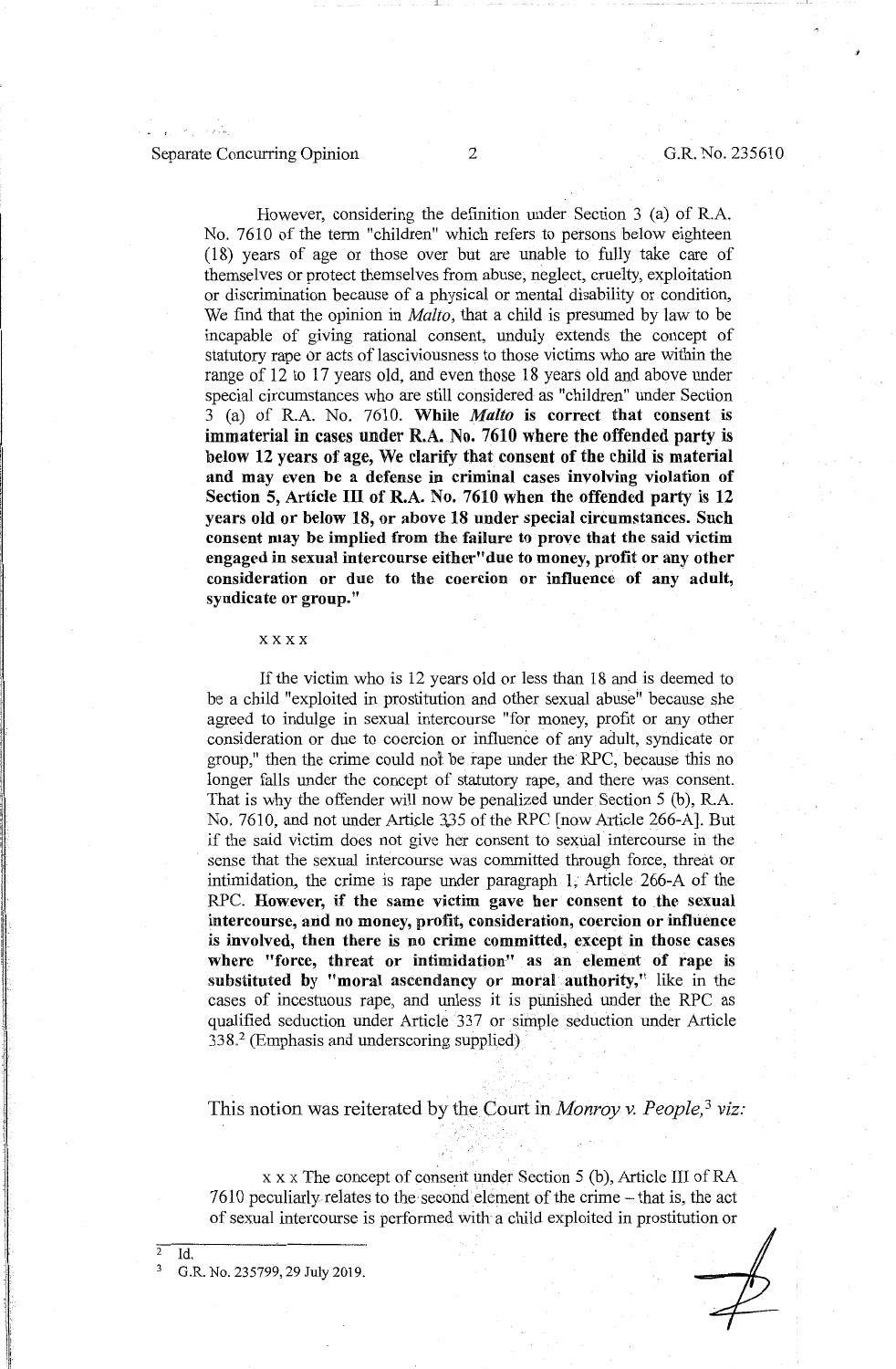# Separate Concurring Opinion 3 G.R. No. 235610

subjected to other sexual abuse. A child is considered "exploited in **prostitution or subjected to other sexual abuse" when the child is pre**disposed to indulge in sexual intercourse or lascivious conduct because

of money, profit or any other consideration or due to the coercion of any adult, syndicate, or group, which was not shown in this case; hence, petitioner's conviction for the said crime cannot be sustained.<sup>4</sup> (Emphasis supplied)

Hence, for the successful prosecution of a violation of Section 5(b) of Republic Act No. (RA) 7610, it must be proven that the **child engaged in**  sexual intercourse or lascivious conduct due to money, profit, or any **other consideration or due** to **the coercion or influence of any adult, syndicate or group.** 

To note, the term "other sexual abuse" includes the employment, use, persuasion, inducement, enticement, or coercion of a child to engage in, or assist another person to engage in sexual intercourse or lascivious conduct. It also includes the molestation or prostitution of children, or committing incestuous acts against children. 5

Meanwhile, the term "coercion and influence" broadly covers "force and intimidation." "Coercion" is defined as "compulsion, force or duress," while "[undue] influence" means "persuasion carried to the point of overpowering the will" *ot* "improper use of power or trust in any way that deprives a person of free will and substitutes another's objective." On the other hand, "intimidation" is defined as "unlawful coercion; extortion; duress; putting in fear."<sup>6</sup>

As enunciated in RA 7610, it is the policy of the State to provide special protection to children against all forms of abuse, neglect, cruelty, exploitation, discrimination, and other conditions prejudicial to their development. The best interest of the child shall be the paramount consideration of the court, which shall exert effort to promote the welfare of children and enhance their opportunities for a useful and happy life.<sup>7</sup>

The same law defines "children" as persons below 18 years of age, or those over 18 but are unable to fully take care of themselves or protect themselves from abuse, neglect, cruelty, exploitation, or discrimination because of a physical or mental disability or condition. 8 The law looks upon

Section 2, RA 7610.

 $\overline{Id.}$ 

Section 3, RA 7610.

*<sup>5</sup> Ramilo v. People,* G.R. No. 234841, 03 June 2019.

<sup>6</sup>*Quimvelv. People,* 808 Phil. 889-1000(2017); G.R. No. 214497, 18April 2017, 823 SCRA 192,230.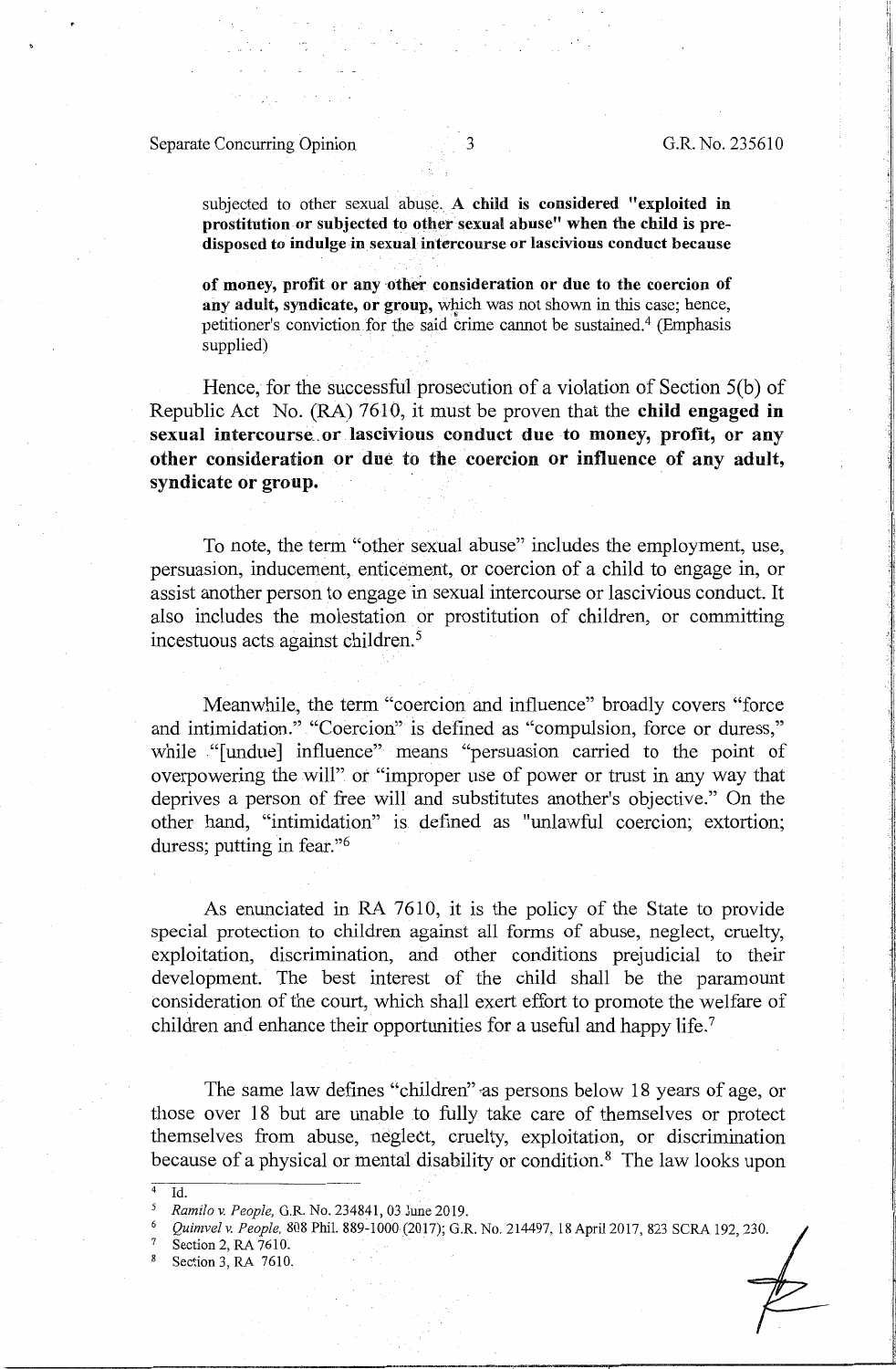## Separate Concurring Opinion 4 G.R. No. 235610

this group as a special class of persons, in varying extents, by recognizing that they are unable to fully take care of or protect themselves from abuse, neglect, cruelty, exploitation or discrimination.

In our jurisdiction, it is conclusively presumed that all children under 12 years old do not have a will of their own due to their tender age, and therefore cannot give intelligent consent to the sexual act. For that reason, the law does not recognize voluntariness on the part of a victim in lascivious conduct or rape cases as a valid defense.<sup>9</sup> More importantly, it is essential that we examine the reason for adopting the age of 12 as the age of consent.

Before the enactment of RA 8353 or *The Anti-Rape Law of 1997,* the Senate proposed to increase the age of consent from 12 to 14 years with the intention of providing greater protection to children. In fact, the final version of Senate Bill No. 950 provides for the age of 14 as the threshold. However, during the Bicameral Conference Committee Meetings, the House panel strongly opposed such a change. They pointed out that the age 13 or 14 is usually regarded as the age of discovery, and these children may have been engaging in carnal knowledge only as innocent acts of discovery. Considering that the imposable penalty is death, the House panel felt that the increase in the age for statutory rape may prove to be unduly harsh. In the end, 12 years old remained as the age of consent.<sup>10</sup>

Critical to this discussion, however, is to underscore that intelligence and understanding to give effective consent is not developed overnight. The wisdom of a child who just turned 12 years old, as opposed to a child who is a few days shy of that age, cannot be considered as vastly different, or fully developed enough to effectively discern good from evil. In the same vein, it cannot be denied that there is a difference in the level of maturity between a 12-year-old from that of a 17-year-old child.

Thus, taking this reality into account, the concept of consent of a child under RA No. 7610 should be viewed as a **spectrum** where, the closer a child's age is to 12 years, the more vulnerable and susceptible he or she is to abuse, neglect, cruelty, exploitation, or discrimination. In other words, the younger the child, the more likely he or she is to give ineffectual consent, whether direct or implied.

People v. Andres, 324 Phil. 124-131 (1996); G.R. No. 114936, 20 February 1996, 253 SCRA 751, 757.<br>
<sup>10</sup> Lique, Venus V. *The Anti-Rape Law and the Changing Times: Nature, Issues and Incidents.*<br>
43 ATENEO L.J. 141 (1999). 10 Lique, Venus V. *The Anti-Rape Law and* rhe *Changing Times: Nature, Issues and Incidents.*  43 ATENEO L.J. 141 (1999). See<br>https://drive.google.com/file/d/13FwizXkNFs7Im bfqpBijpTJWQ2zgqqf/view.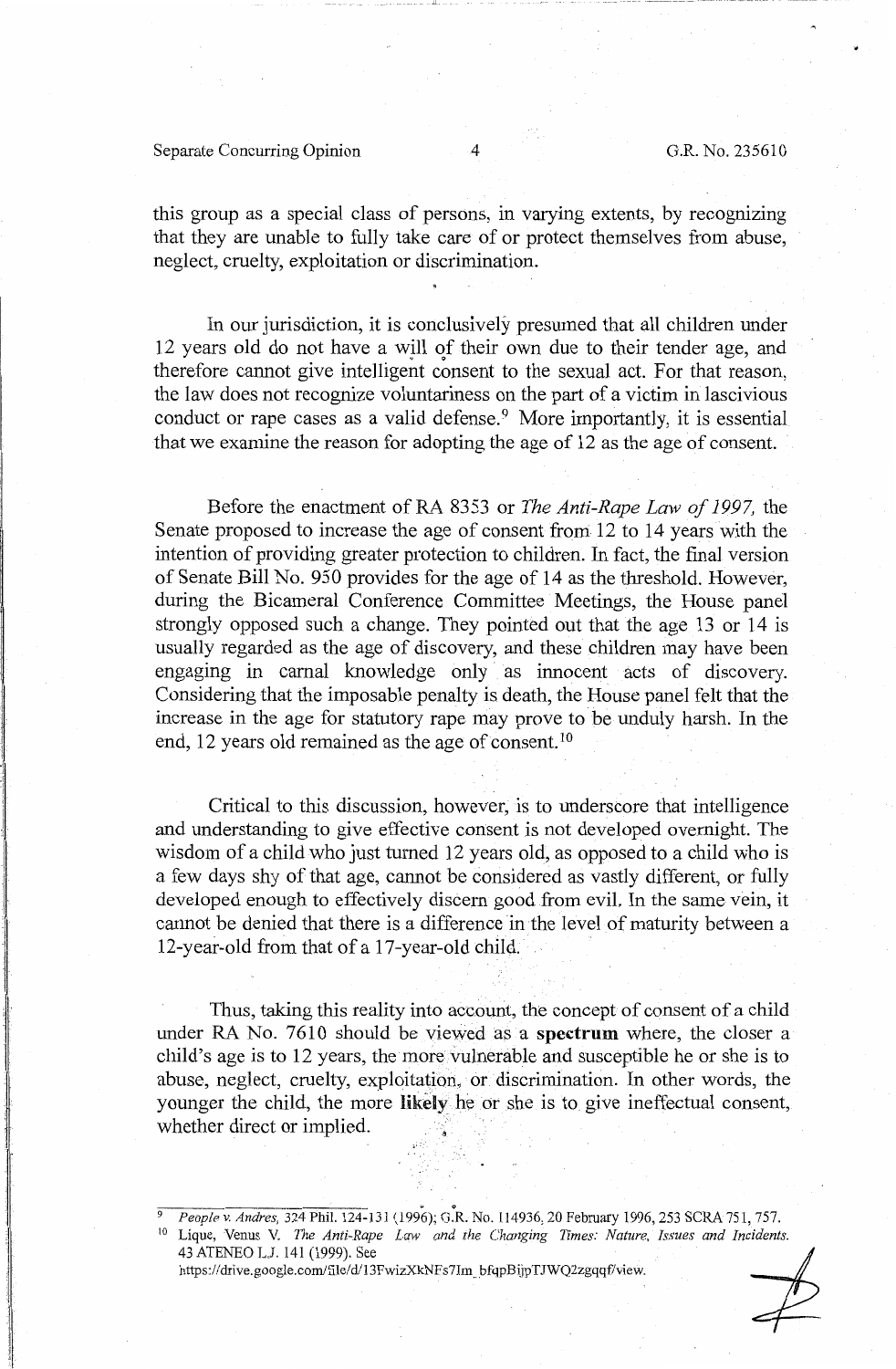l I ·.t

# Separate Concurring Opinion 5 5 G.R. No. 235610

Still, the numerical age of the child should not be the absolute and deciding ground to determine the efficacy of consent. Rather, it should be assessed in conjunction with other factors, such as the **age of accused**, familial influence, sexual knowledge of the child, power of the accused **over the child, trust accorded by the child to accused, and all other dynamics that influence the formation of a rational decision pertaining**  to sexual matters. Coercion, intimidation, or influence must be **ascertained in light of the victim's perception and judgment at the time**  of the commission of the crime, and not by any hard and fast rule. These are the elements that should guide the courts in determining whether there was consent to indulge in a sexual act and whether that consent was given due to coercion, intimidation, or influence of the accused.

Hence, while I agree with the *ponente's* discussion on the development in our jurisprudence regarding the consent of a child to sexual activity, the discourse should be broadened to include other relevant factors that influence or inform that consent.

At this point, I would like to emphasize that the prosecution bears the burden to establish the guilt of the accused beyond reasonable doubt.<sup>11</sup> Accordingly, in order to prove indulgence in sexual intercourse or lascivious conduct due to money, profit, or any other consideration, or due to the coercion or influence of any adult, syndicate, or group, **it is the prosecution's duty to likewise show the presence of factors, similar to** the ones discussed above, affect that consent.

In the case at bar, I cannot conclude with certainty that AAA engaged in sexual intercourse with accused-appellant **due to the latter's coercion or influence.** Records are bereft of evidence to support the prosecution's theory mainly because AAA did not testify against accused-appellant. BBB 's testimony alone was insufficient to establish the elements of the crime charged because his testimony merely proved the fact of sexual intercourse and not the element of coercion or influence.

In our criminal justice system, the overriding consideration is not whether the courts doubt the innocence of the accused but whether there is reasonable doubt as to his guilt. Where there is reasonable doubt as to the guilt of the accused, he must be acquitted even though there is still a level of doubt as to his innocence. This is demanded by the Constitution itself, which accepts nothing less than proof beyond reasonable doubt to overthrow the presumption of innocence. 12

<sup>11</sup>*Fatula v. People,* 685 Phil. 376-411 (2012); G.R. No. 164457, 11 April 2012, 669 SCRA 135, 150.

<sup>12</sup>*People v. Baulite,* 419 Phil. 191-199 (2001); G.R. No. 137599, 08 October 2001, 366 SCRA 732, 737.